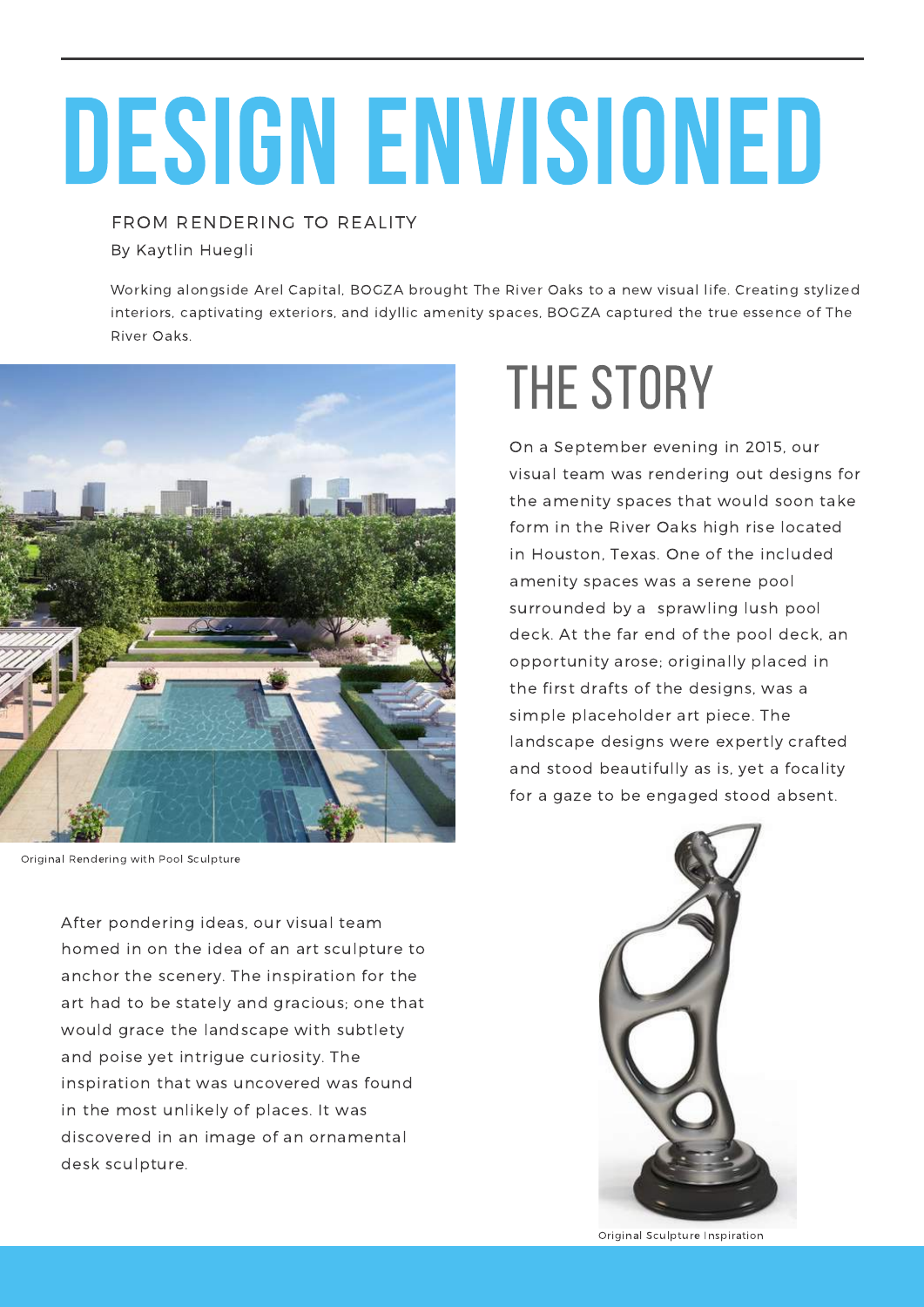

Exterior Rendering of The River Oaks Condominiums

#### A TRUE LANDSCAPE **CENTERPIECE**

After the sculpture was rendered into the image of the pool amenity, our visual team didn't think too much of it. Typically after a rendering is completed, it is sent off to the client for any comments or requested revisions. One of the comments for this particular rendering is one we encounter often, where can I find this art piece, furnishing, table, etc.. Interestingly enough for this particular rendering, the client requested where they could locate the art sculpture that was placed by the end of the pool.

Originally just intended for the rendering itself, we informed the client that the art sculpture was just designed by our visual team for the rendering alone. The client was so impressed by the piece itself that they decided to bring the piece to life. In order to produce the sculpture our client, Arel Capital, sought out the Weingarten Art Group to bring the design into reality.



Rendering with Pool Sculpture